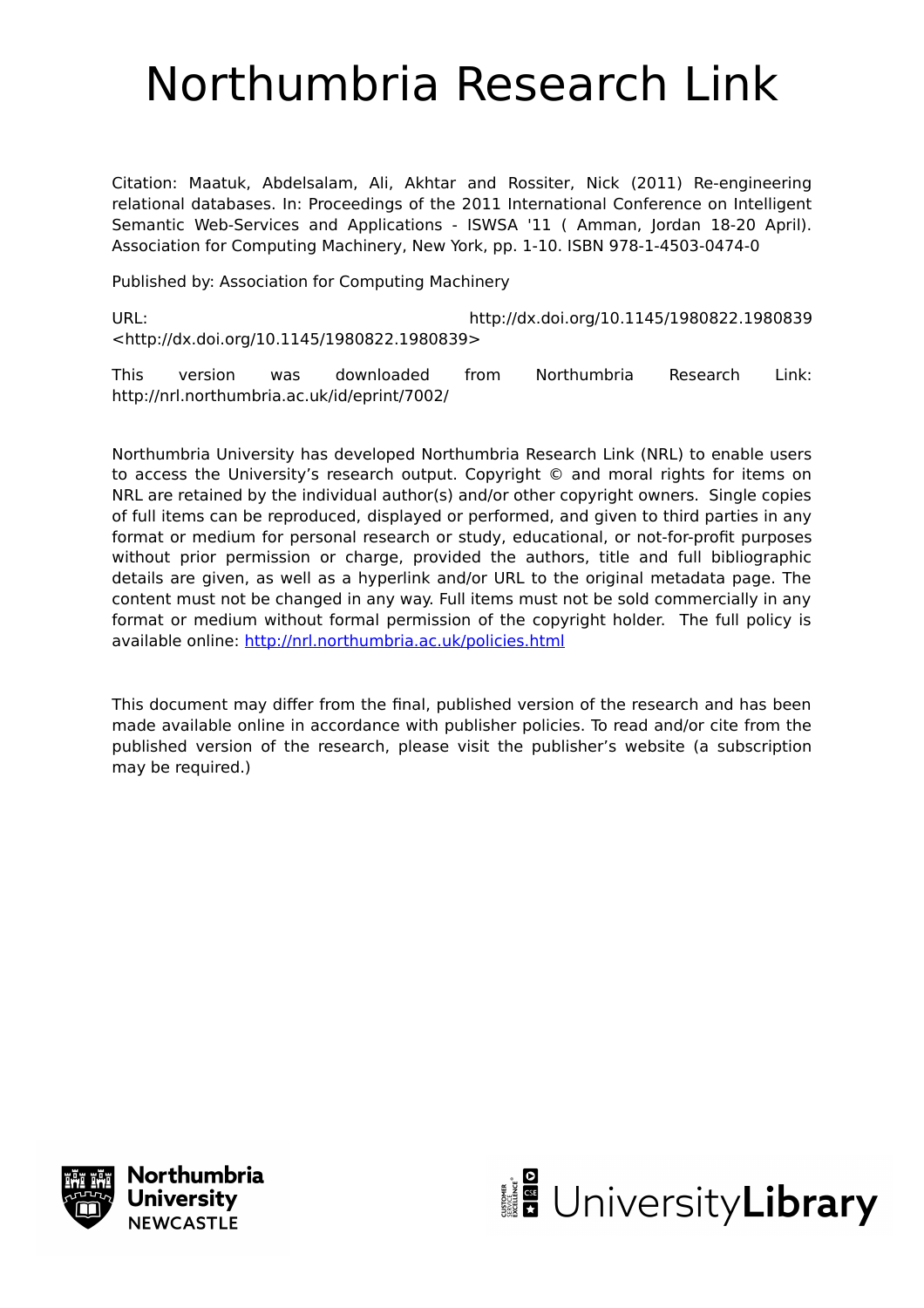## **Re-engineering Relational Databases: The Way Forward**

Abdelsalam Maatuk Faculty of Sciences, Department of Computer, Omar Al-Mukhtar University, Libya ammaatuk@yahoo.com

M. Akhtar Ali School of Computing, Engineering & Information Sciences, Northumbria University, UK akhtar.ali@unn.ac.uk

Nick Rossiter School of Computing, Engineering & Information Sciences, Northumbria University, UK nick.rossiter@unn.ac.uk

## ABSTRACT

This paper surveys the recent literature about various research trends relevant to Relational DataBase (RDB) reengineering. The paper presents an analysis of approaches and techniques used in this context, including construction of object views on top of RDBs, database integration and database migration. A categorisation is presented of the selected work, concentrating on migrating an RDB as a source into object-based and XML databases as targets. Database migration from the source into each of the targets is discussed and critically evaluated, including the semantic enrichment, schema translation and data conversion. Based on a detailed analysis of the existing literature, it seems that the existing work does not provide a complete solution for more than one target database for either schema or data conversion. Besides, none of the existing proposals can be considered as a method for migrating an RDB into an objectrelational database. We propose such a method based on an intermediate canonical data model, which enriches the semantics of the source RDB and captures characteristics of the target databases.

#### Keywords

Re-engineering databases; database migration; semantic enrichment; schema translation; data conversion

## 1. INTRODUCTION

The increasing popularity of new object-based and World Wide Web (WWW) technologies and non-traditional applications (e.g., multimedia, computer aided design) are considered to be among the most significant recent changes in information technology. These novel technologies have been dominant in the area of information systems due to their productivity, flexibility and extensibility. Object-Oriented DataBase (OODB), Object-Relational DataBase (ORDB) and eXtensible Markup Language (XML), all which sup- port various diverse concepts, have been proposed in order

ISWSA'11, April 18–20, 2011, Amman, Jordan.

Copyright 2011 ACM 978-1-4503-0474-0/04/2011…\$10.00.

to fulfil the demands of newer and more complex applications. However, as the majority of today's data are still stored in Relational DataBases (RDBs), therefore it is expected that the need to convert such RDBs into the technologies that have emerged recently will grow substantially [18, 25]. Numerous methods have been proposed in the past for re-engineering RDBs into the newer databases. This paper provides a survey of this literature.

We focus on the case where the input is an RDB and the outputs are OODB, ORDB and XML. Hence, we do not cover the inverse of the process (e.g., from OODB into RDB). Three aspects of re-engineering have been discussed: semantics enrichment, schema translation and data conversion. There are three approaches used to accomplish database re-engineering: 1) viewing objects on top of RDBs where data is processed in object/XML form and stored in relational form; 2) database integration where a gateway is used on top of multiple heterogeneous databases to support a single view; and 3) database migration where an RDB is migrated into its equivalents. On the other hand, translation techniques are divided into two categories: i) source-totarget translation, in which a source database is translated directly into a target database, and ii) source-to-conceptualto-target translation, in which a source schema is enriched by semantics or recovered to a conceptual schema before being translated into a target schema. The source-to-target translation includes flat, clustering and nesting translation. The proposals for RDB re-engineering in the literature have been discussed in separate categories according to the different target databases. Within each category, existing proposals have been compared in terms of translation techniques, prerequisites, and specific features. The aims have been to provide a comprehensive view of the problem of RDB migration, to review various techniques and proposals, to identify their commonalities and differences, to assess the impact of pervious research, and to show how it has shaped current and future research in this area.

The remainder of this paper is organised as follows. Section 2 provides a brief introduction to the database re-engineering process. Section 3 reviews current approaches and techniques related to database re-engineering. Section 4 gives an overview of proposals for RDB migration. Section 5 presents a review of existing proposals for migrating RDBs into OODBs, and work on mapping RDBs into ORDBs is reviewed in Section 6. Section 7 then provides a review of work on migrating RDBs into XML. Section 8 concludes the paper.

Permission to make digital or hard copies of all or part of this work for personal or classroom use is granted without fee provided that copies are not made or distributed for profit or commercial advantage and that copies bear this notice and the full citation on the first page. To copy otherwise, to republish, to post on servers or to redistribute to lists, requires prior specific permission and/or a fee.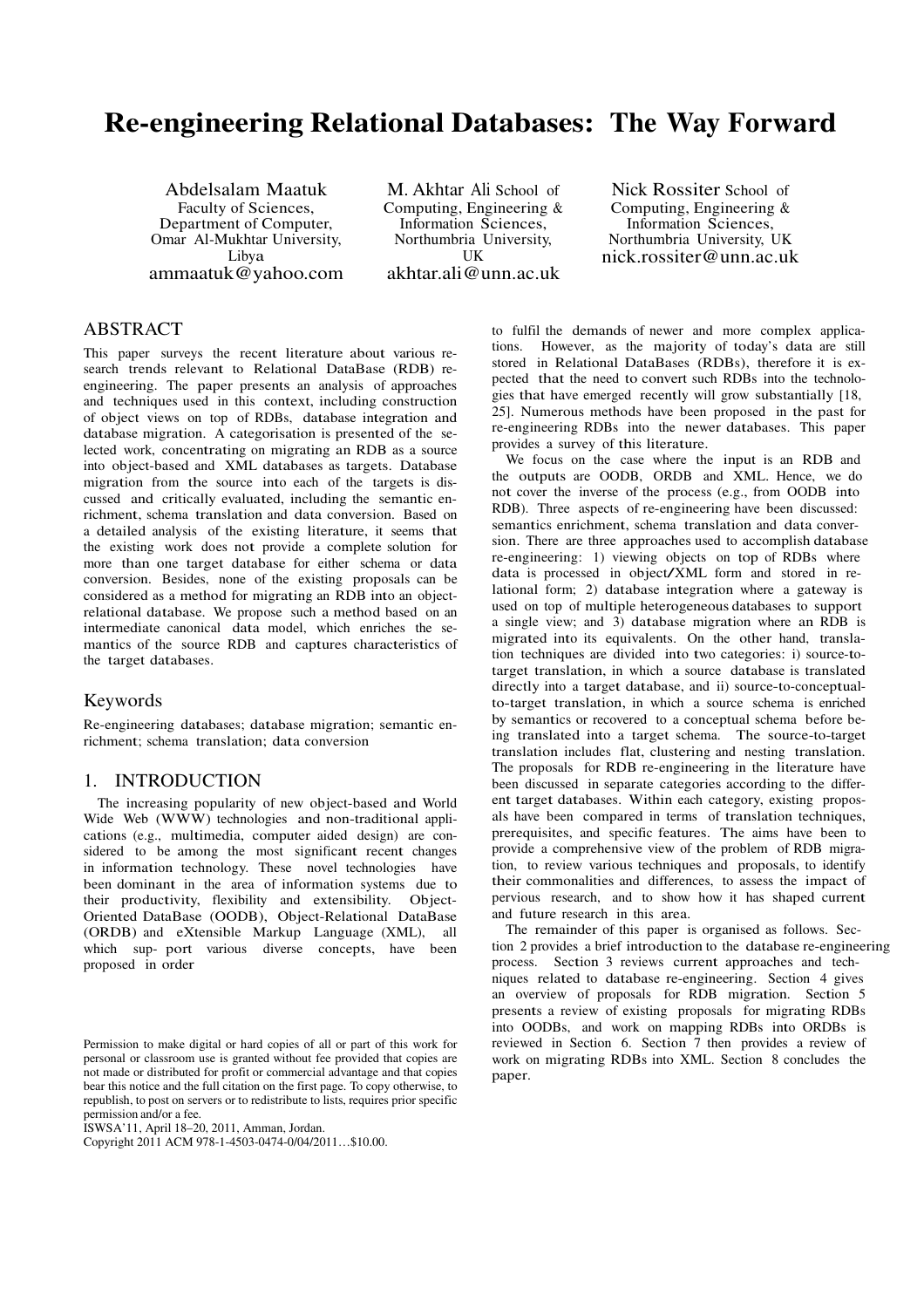## 2. DATABASE RE-ENGINEERING

Database application re-engineering is a process in which all components (i.e., schema, data, application programs, queries and update operations) of a source database application are converted into their equivalents in a target database environment. However, application programs and queries conversion is a software engineering job and is, therefore, out of the scope of this paper, i.e., we assume that database reengineering (or migration) includes schema translation and data conversion.

Schema Translation: A schema of an existing data model can be translated into an equivalent target schema expressed in the target data model through applying a set of mapping rules [41]. The generation of a well-designed target schema depends on the flexibility of these rules. Each rule maps a specific construct, e.g., attribute or relationship. Both schemas should hold equivalent semantics. The translation of a source schema to a target schema consists of two steps. The first step, called DataBase Reverse Engineering (DBRE), aims to recover the conceptual schema, e.g., an Entity Relationship (ER) model, which expresses the explicit and implicit data semantics of the source schema. Explicit semantics involve relations, attributes, keys and data dependencies. It is necessary to extract extra semantics that are not expressed explicitly in RDBs (e.g., inheritance relationship, cardinality constraints, relationship names). The second step, called DataBase Forward Engineering (DBFE), aims to obtain the target physical schema from the conceptual schema obtained in the first step. The first step is generally known as the semantic enrichment process, which is essential for database migration and database integration [29]. However, the source schema can be translated directly to a target one without intermediate representation [19]. An expert user or a tool might be required to provide the missing semantics or to refine the results to exploit the concepts of the target database [39, 19].

Data Conversion: This is a process for converting data instances from the source database into the target database. Data stored as tuples in an RDB are converted into complex objects/literals in object-based databases or elements in XML documents. This involves extracting and restructuring RDB data, and then reloading the converted data into a target database in order to populate the schema generated earlier during the schema translation process [22].

## 3. APPROACHES AND TECHNIQUES

This section introduces approaches and techniques related to database re-engineering. Section 3.1 discusses approaches to database conversion whereas Section 3.2 discusses existing translation techniques.

## 3.1 Conversion Approaches

There are three approaches related to database re-engineering. The first approach is for handling data stored in RDBs through Object-Oriented (OO)/XML interfaces. Connecting an existing RDB to a conceptually different database system is the basis of the second approach, and the third approach is to migrate an RDB into a target database. The first and second approaches deal with schema translation, whereas in the third approach both schema and data are completely migrated into a target database. Due to substantial investments in many traditional RDBs, part of their data may need to be formatted and implemented in a new and

different platform. Hence, constructing a gateway interface between the two databases might be preferred. Migrating to a new database system (DBMS) might be a good decision to make if the existing system is too expensive to maintain.

#### *3.1.1 Approach 1: Non-relational applications on top of RDBs*

Data may be required to be processed in object/XML form and stored in relational form based on the concept of object for programs and RDB for persistence. This process requires object-to/from-Relational and XML-to/fromrelational mapping techniques, which link RDBs to nonrelational applications. Such mapping is bi-directional on demand of updating an RDB using OO/XML interfaces. This is the reverse direction from where object-based/XML schemas are translated into an RDB schema.

Viewing ob jects on top of RDBs: While OO objects are associated via references, data in RDB tables are linked through the values of primary keys and foreign keys. A single object might be represented by several tuples in several tables, and therefore, joining these tables is required for queries. The problem lies in converting these objects to tabular forms in order for them to be stored in and retrieved from RDB systems when needed. This constant conversion leads to a semantic gap between the two different paradigms, which is known as the object-relational impedance mismatch [29]. To avoid this, developers have to write huge amount of code to map objects in programs into tuples in an RDB, which can be very time-consuming to write and execute. Another solution would be to use mapping query system/middleware. Query systems, e.g., Penguin [30] support object views for RDBs, which enable non-traditional applications to share data with their object schema. Penguin is an object-based DBMS that relies on RDBs for persistent [30]. Middleware is a software that links OO Programming Language (OOPL) concepts to data stored in RDBs through ODBC/JDBC, thus creating a virtual object database. Such middlewares provide mapping tools for binding tuples in RDBs, making them appear as objects for OOPLs. However, mapping using middleware requires time for schema mapping, on each occasion that stored data are accessed.

Publishing RDB data as XML documents: RDB data can be published as XML documents, using special declarative languages, to be exchanged over the Web. Various proposals, which make RDB data accessible to XML have been described [9, 26]. Through converting an RDB into XML, users see views that can be queried using XML query languages. However, data in such applications is not fully materialized in XML form, whereas the results are. Furthermore, adapting the object view for representing XML data in an RDB faces restrictions, such as data collection representations and tag naming. XPERANTO [9] and XTA-BLES [26] are among the systems taking this approach. The XPERANTO system translates XML-based queries into SQL over (object-)RDBs [9]. The system receives and deconstructs SQL queries and returns XML documents. However, users have to specify the queries and define more complex views using an appropriate query language, once the system publishes a default XML view. In addition, mismatches exist between XML and SQL query syntax, and more advanced object features and integrity constraints are not considered precisely. XTABLES provides the user with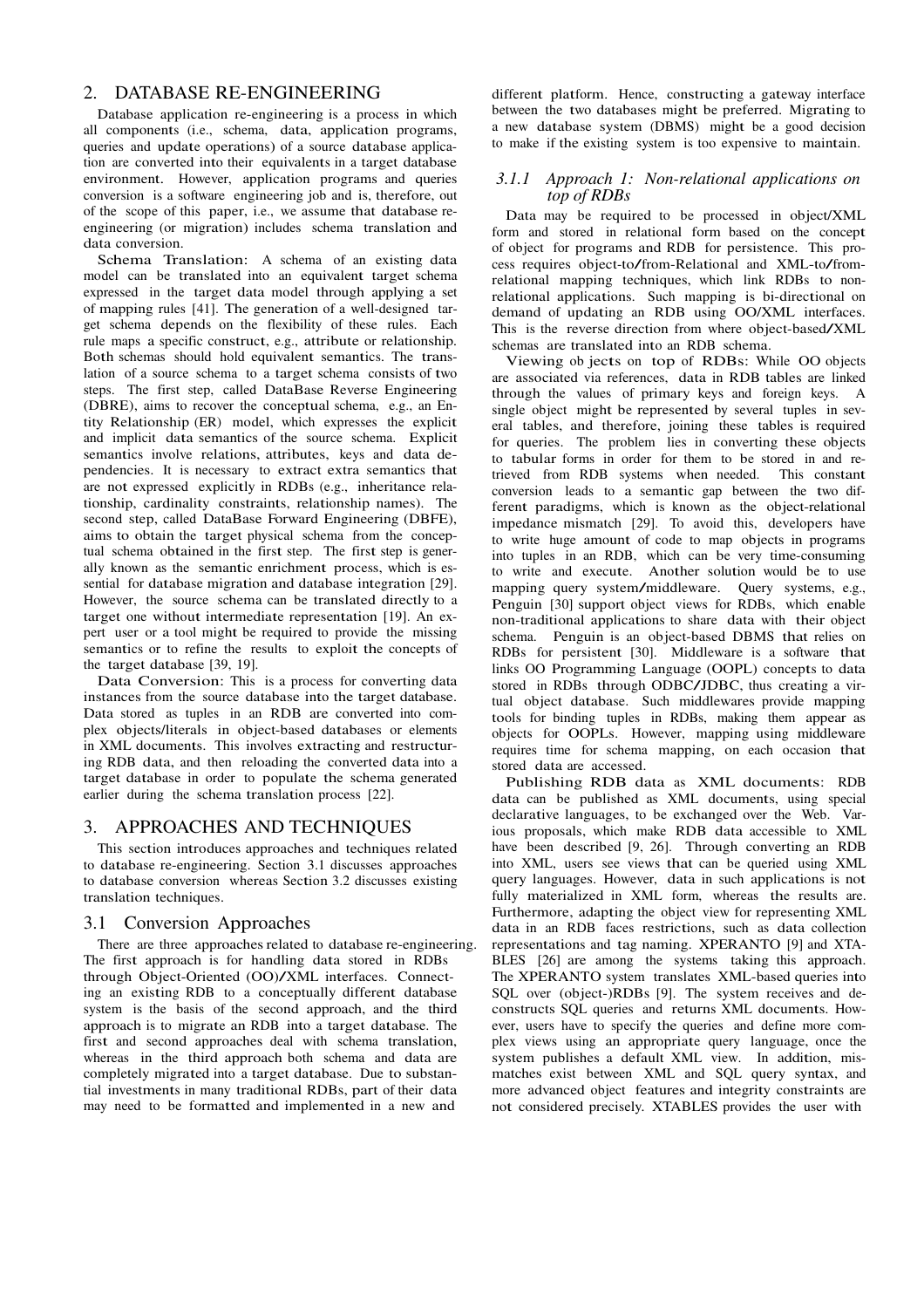a single query language which can be used to query seamlessly over relational data and metadata [26]. In addition, XTABLES can query and store XML documents in RDBs. XML documents can be stored in relational DBMSs [25]. A database that allows XML data to be stored in it is called an XML-enabled database. A whole document can be stored in a large single column in a table. The column can be a binary large object (BLOB) or a character large object (CLOB). XML-enabled databases are useful for retrieving and storing data which conform to XML form. However, they cannot effectively store a complete document with its identity, order and comments.

#### *3.1.2 Approach 2: Database Integration*

A connection can be established between RDBs and other databases which allows the applications built on top of a new DBMS to access both relational and object/XML DBMSs, giving the impression that all data are stored in one database. This represents a simple level of database integration between systems [40]. This is achieved using a special type of software called *gateways*, which support connectivity between DBMSs and do not involve the user in SQL and RDB schema. Hence, queries and operations are converted into SQL and the results are translated into target objects. Many applications use two or more underlying databases. On retrieving data from both systems, the unification of their two schemas is necessary by providing two-way mapping. During integration, systems cooperate autonomously by creating a unified and consistent data view for several databases, hiding heterogeneities and query languages [29]. Most commercial DBMSs such as Objectivity and ObjectStore provide flexibility of mapping and gateways construction among heterogeneous databases. The difference between gateways and object-relational mapping tools is that, in the former, objects are persistently stored in the new developed database system; whereas in mapping or publishing data, objects are created and handled in the normal way but are stored in an RDB. However, in both approaches old data stored in an RDB are retained.

#### *3.1.3 Approach 3: Database Migration*

Migration of an RDB into its equivalents is usually accomplished between two databases according the literature. The first database is an RDB, called the *source*, and the second, called the *target*, which represents the result of the migration process. In addition, the process is performed with or without the help of an intermediate conceptual representation, e.g., an ER model as a stage of enrichment. The input source schema is enriched semantically and translated into a target schema. Data stored in the source database are converted into the target database based on the target schema. Generally, relations and attributes are translated into equivalent target objects. Foreign keys may be replaced by another domain or relationship attributes. Weak entity relations may be mapped into component classes, multi-valued or composite attributes inside their parent class/entity. Other relationships, such as associations and inheritance, can also be extracted by analysing data dependencies or database instances. In data conversion, attributes that are not foreign keys become literal attribute values of objects, elements or sets of elements. Foreign keys realise relationships among tuples, which are converted into value-based or object references in a target database. The challenge in this process is

that the data of one relation may be converted into a collection of literal/references rather than into one corresponding type. This is because of the heterogeneity of concepts and structures in the source and target data models.

## 3.2 Translation Techniques

Existing techniques used for RDB schema translation can be classified into two types: (i) Source-to-Target (S2T), including flat, clustering and nesting translation techniques, and (ii) Source-to-Conceptual-to-Target (SCT) translation. In some of these techniques, data might be converted based on the resulting target schema.

#### *3.2.1 Source-to-Target (S2T) technique*

This type of technique translates a physical schema source code directly into an equivalent target. However, as the target schema is generated using one-step mapping with no intermediate stage for enrichment, this technique usually results in an ill-designed database because some of the data semantics (e.g., integrity constraints) are not considered. This approach can take the following three forms:

Flat technique: This technique converts each relation into an object class/XML element in the target database [39, 22, 46]. Foreign keys are mapped into references to connect objects. However, due to the one-to-one mapping, the flattened form of RDBs is preserved in the generated database, so that object-based model features and the hierarchical form of the XML model are not exploited. This means that the target database is semantically weaker and of a poorer quality than the source. Moreover, creating too many references causes degraded performance during data retrieval.

Clustering technique: This technique is performed recursively by grouping entities and relationships together starting from atomic entities to construct more complex entities until the desired level of abstraction (e.g., aggregation) is achieved [47, 34]. A strong entity is wrapped with all of its direct weak entities, forming a complex cluster labelled with the strong entity name. This technique works well when the aim is to produce hierarchical forms with one root. This technique may reduce search time by avoiding join operations, and thus speeding up query processing, however, it may lead to complex structures and is prone to errors in translation. In addition, materializing component entities within their parent/whole entities may cause data redundancy, the loss of semantics and the breaking of relationships among objects.

Nesting technique: This technique uses the iterated mechanism of a *nest* operator to generate a nested target structure from tuples of an input relation [18]. The target type is extracted from the best possible nesting outcome. For a table *T* with a set of columns *X* , nesting on a non-

empty column(s)  $Y \in X$  collects all tuples that agree on the remaining columns  $X - Y$  into a set [18]. However, the technique has various limitations, e.g., mapping each table separately and ignoring integrity constraints. Besides, the process is quite expensive, since it needs all tuples of a table to be scanned repeatedly in order to achieve the best possible nesting.

#### *3.2.2 Source-to-Conceptual-to-Target (SCT) technique*

This type of technique enriches a source schema by data semantics that might not have been clearly expressed. The schema is translated from a logical into a conceptual schema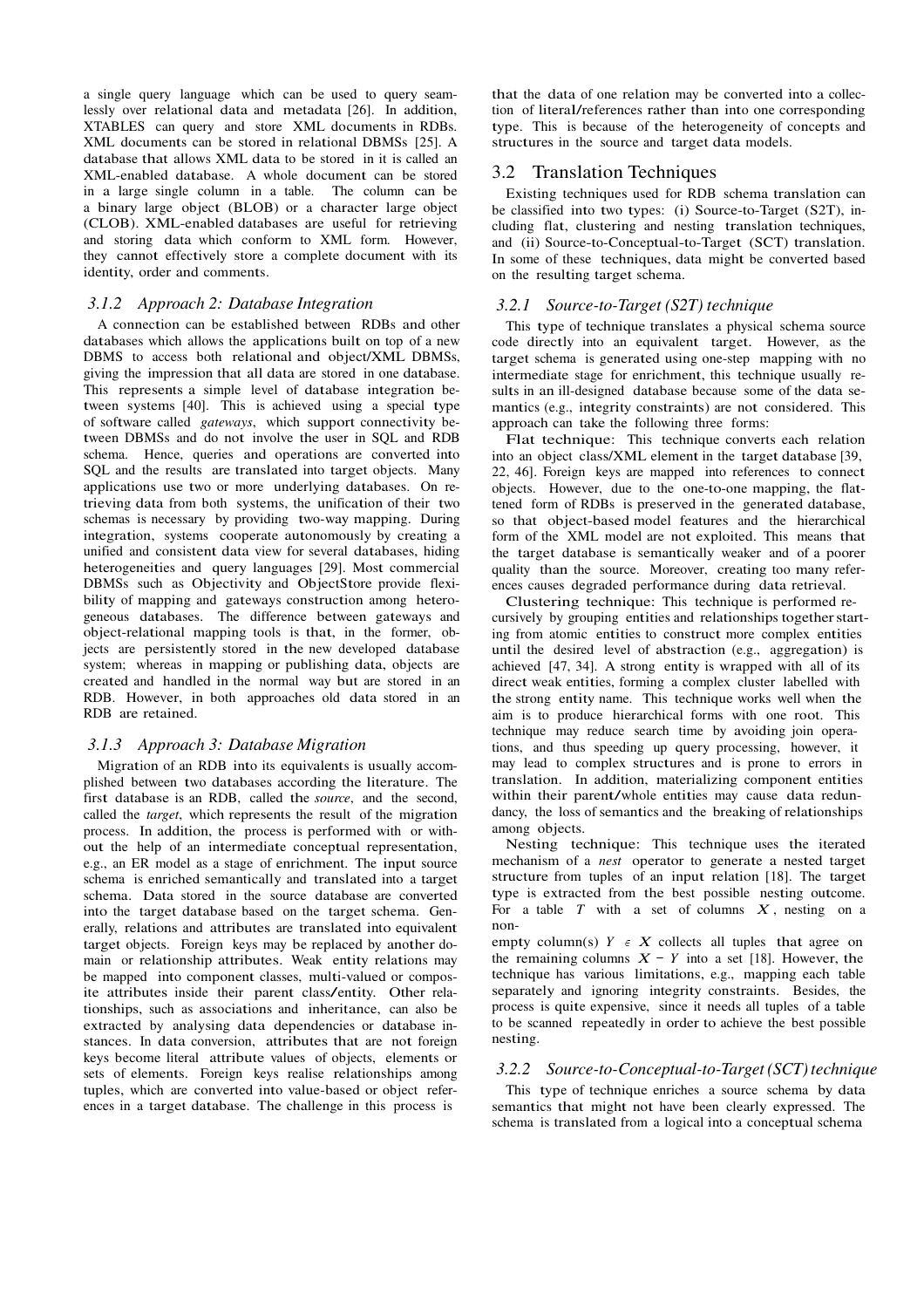through recovering the domain semantics (e.g., primary keys, foreign keys, cardinalities, etc.) and making them explicit. The results are represented as a conceptual schema using DBRE process [10]. The resulting conceptual schema can be translated into the target logical schema effectively using DBFE process. In this way, the technique results in a well-designed target database.

#### *3.2.3 DataBase Reverse Engineering (DBRE)*

DBRE is a process for enriching a source schema using semantics that might have not been clearly expressed by acquiring as much information as possible about objects and the relationships that exist among them [8]. Inferring conceptual schema from a logical RDB schema via DBRE has been extensively studied [28, 5, 10, 2]. Such conversions are usually specified by rules, which describe how to derive RDB constructs (e.g., relations, attributes, data dependencies, keys), classify them, and identify relationships among them. Semantic information is extracted by an in-depth analysis of relations in an RDB schema together with their data dependencies into a conceptual schema such as ER, UML, OO and XML data models. Data and query statements have also been used in some studies to extract data semantics. In addition, data dictionary and expert users are considered in some proposals, whereas others are based on schema design. However, some of these techniques could be combined together to form a more comprehensive solution.

Schema-based proposals: Most of the existing DBRE studies fall into this category, where the inputs are RDB schemas and the outputs are data semantics from analysing relations and attributes [12, 27, 20, 10]. The extraction of data semantics by converting an RDB schema into an Extended ER (EER) model has been studied in the early nineties [20, 10]. Two algorithms are proposed to extract a conceptual ER from an existing RDB based of the classification of relations and attributes [12, 27]. However, all those algorithms do not consider inheritance relationships. Fonkam and Gray presented a more general algorithm that is based on these algorithms, where the original contribution of this algorithm was to establish generalisation hierarchies [20]. Chiang et al. proposed a method that focuses on deriving an EER from a 3NF RDB [10]. This type of method uses a variety of heuristics to recover domain semantics through the classification of relations, attributes and key-based inclusion dependencies using the schema. However, expert involvement is required to distinguish between similar EER constructs, i.e., weak entities and specific relationship types [10]. In addition, the consistency of key naming and a well-formed schema is assumed.

Data content-based proposals: Several studies have proposed the extraction of semantics by analysing data instances and possibly schemas [10, 42, 2]. Soutou proposed a process for extracting the cardinalities of n-ary relations representing relationships by generating a set of SQL queries [42]. Data instances are used for relation classifications with respect to their keys [10]. Alhajj developed algorithms that utilise data to derive all possible candidate keys for identifying the foreign keys of each given relation in a legacy RDB [2]. This information is then used to derive a graph called RID, which includes all possible relationships among RDB relations. The RID graph works as a conceptual schema [2].

Query-based proposals: Inferring a conceptual schema based on the analysis of DDL and SQL queries embedded

in applications has been suggested by several authors [5, 37, 4]. Petit et al. presented a method to extract EER model constructs from an RDB by analysing SQL queries in application programs [37]. In common with Andersson, Petit et al. extracted a conceptual schema by investigating equijoin statements [5, 37]. The method uses a join condition and the *distinct* keyword for attribute elimination during key identification. Akoka et al. focused on extracting generalisation hierarchies in an RDB using DDL, DML and data analysis [4].

Other proposals: Soutou presented an algorithm for inferring n-ary relationships from RDBs through a combination of a data dictionary, and the analysis of schema and data [43]. Alhajj and Polat re-engineered an RDB into an OODB using an expert user and the data dictionary as primary sources of information [3]. Since an RDB does not enable a natural way of representing inheritances, several heuristic and algorithmic methods have been proposed to elicit inheritance relationships hidden in RDBs [20, 4]. Data instances, schemas, DDL and DML specifications, along with understanding null value semantics, are used to detect inheritance.

Design-based proposals: Some works that have design characteristics can be used for DBRE [28, 33]. A method based on a generic schema specification model and DBRE techniques has been proposed to deal with design and reengineering database applications [28]. Marcos et al. presented rules to translate a UML class diagram into an ORDB schema in SQL3 and Oracle 8*i* [33].

The problems of DBRE process arise from processing badlydesigned and poorly documented applications [28]. Many RDBs might have been specified without definition of constraints, such as keys and integrity constraints [7]. These semantics specified into conceptual schema might not be presented explicitly in data dictionaries. For example, foreign keys are not possible in Oracle 5. Moreover, many RDBs do not contain semantic constraints for optimization reasons, and not all databases are built by experienced developers, who may produce poor or inadequate structures [28].

#### *3.2.4 DataBase Forward Engineering (DBFE)*

This process is known as schema translation. A conceptual schema generated from the DBRE process can be translated into a high level data model through the application of a set of rules, called schema mapping rules. Several proposals have been made for transforming conceptual schemas, e.g., ER, EER, UML or other specific models into objectbased/XML schemas [35, 28, 14, 31, 33, 45]. These proposals and many others have been used as a basis for middlewares, gateways and CASE tools.

#### 4. RBD MIGRATION PROPOSALS

Before we embark on a detailed review on proposals used in an RDB migration, this section describes a set of properties, which can be used to compare and evaluate existing proposals. Indeed each proposal has its properties, e.g., prerequisites and data model used. These properties lead to different mapping rules for the migration process, which in turn affect the results and quality of the process. Table 1 provides a comparison and classification of some of these proposals showing the input and target generated databases, the preservation of data semantics, and technique used and prerequisites of each proposal. However, detailed descrip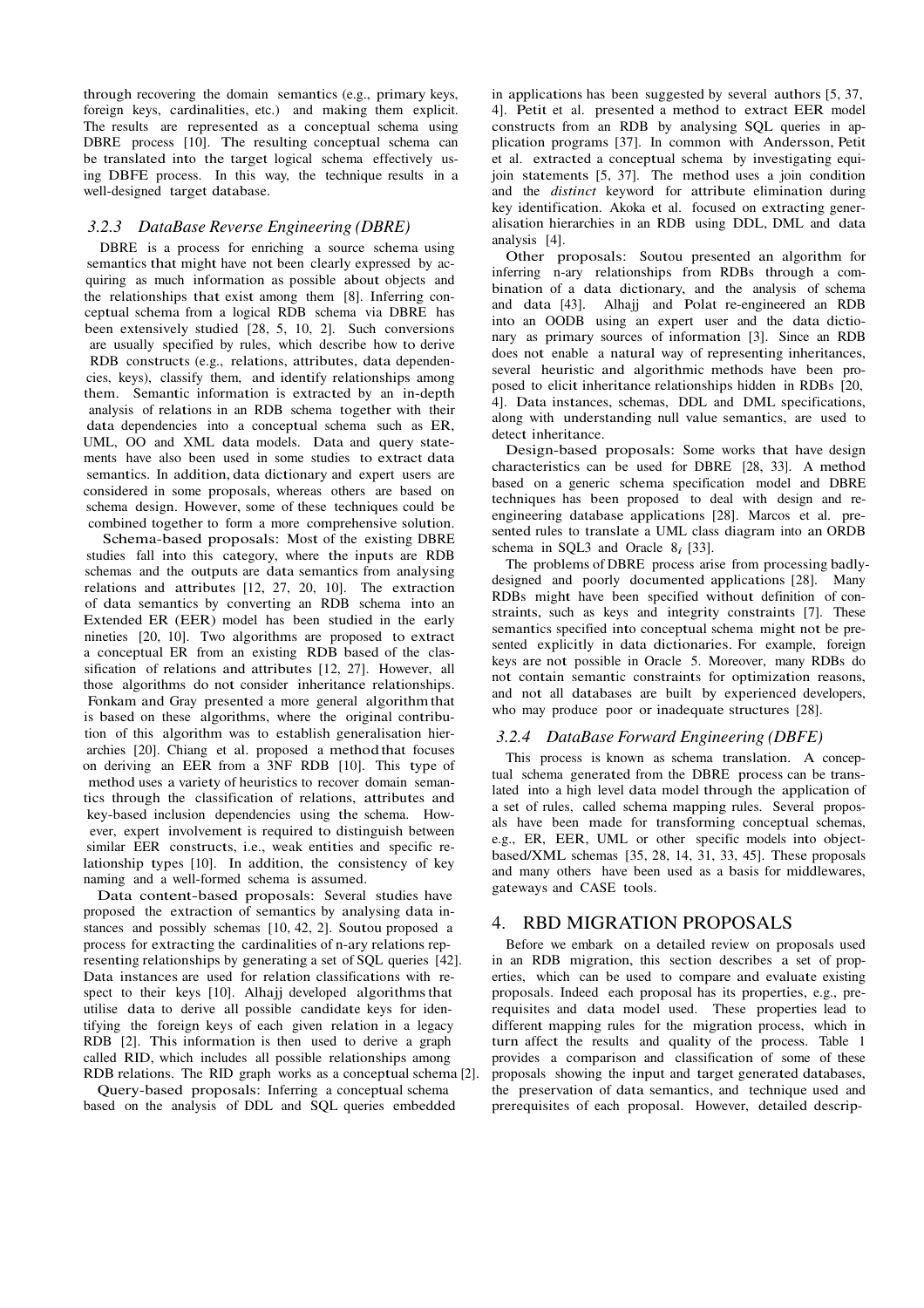tions on these proposals as works for migrating RDBs into OODBs, ORDBs and XML according to these properties are given in Sections 5, 6 and 7, respectively.

## 4.1 Migration prerequisites

Existing work of database migration enforces different prerequisites on the source databases being migrated. These include the consistency of naming attributes, the availability of all keys and schema, inclusion and functional dependencies, and database instances. Most existing proposals are limited by the assumptions that they make. For instance, a source schema is required to be available for further normalisation to Third Normal Form (3NF) [10, 19] or even to 4NF [48] before the migration process can begin. However, this is not a practical choice for existing RDBs. Data dependency, which is most often represented by key constraints, plays the most important role in this process. Evaluation of functional, inclusion and key-based dependency is assumed in many proposals. Other kinds of data dependency may also be required, e.g., Multi-valued Dependency (MVD) [48, 24] and Exclusion Dependency (ED) [8, 22]. The problem of synonyms and homonyms may be assumed to has been resolved [39]. Also, the classification of relations with respect to their keys, e.g., to know whether the primary keys and foreign keys are constructed from each other may be required [10]. Other frequent assumptions are that the initial schema is well-designed and that all basic relevant constraints are given in the descriptions of the schema or provided by the user [7, 2, 46].

## 4.2 Input and output models

In existing work, the RDB migration process usually takes one RDB as input and aims to generate one target database. A source schema is translated into another equivalent schema and data are converted in accordance with schema translation. However, most work to date has focused on translating RDB schemas directly into other non-standard target schemas, in the context of database integration [8, 22, 48]. Few attempts have been made to generate target data models based on their conceptual schemas or other representations, as an intermediate stage for enrichment. Numerous methods have been proposed for DBRE by transforming logical data models into ER, EER, UML models. A large body of literature exists on DBFE (or database design) aiming to transform such conceptual models to logical data models. In addition, only few works consider current standards, i.e., ODMG 3.0, SQL4 and XML Schema as target models [19, 46].

## 4.3 Conceptual models used

Earlier models such as ER. EER and Object-Modeling Technique (OMT) are assumed in most studies as a conceptual model or target data models, whereas other works are restricted to a particular product, e.g., Oracle [45]. To enrich a source RDB structurally and semantically, graphs and models are proposed as an intermediate stage [1, 13, 14, 2, 23]. A graph called an RID, developed by Alhajj [2], has been used to translate an RDB into an OODB [3] or into an XML [46]. This graph, similar to an ER diagram is used for identifying relationships and cardinalities. A model, called BarceLona Object Oriented Model (BLOOM), has also been developed to act like a canonical model for federated DBMSs [1]. Its main goal is to upgrade the semantic

level of the local schemas of different databases and to facilitate their integration. Behm et al. proposed a model, called Semi Object Type (SOT), to facilitate the restructuring of schemas during the translation of an RDB into an OODB [7]. Another model, called ORA-SS, has been proposed to support the design of non-redundant storage of semi-structured data models [13]. The ORA-SS is used as an intermediate model to map an RDB into an XML Schema [13]. The model has its own diagrammatic notations for expressing class attributes and relationships, similar to those of ER and OO data models. The model represents data as directed graphs, and focuses on modelling n-ary relationships as well as distinguishing between the attributes of relationships and those of objects. However, it uses the technique of nesting and referencing in representing relationships among objects.

## 4.4 Semantic preservation

RDBs typically contain implicit and explicit data semantics, concerning integrity constraints and relationships among relations. Target databases should hold equivalents to these semantics. Several previous proposals have failed to explicitly maintain all of the data semantics (e.g., integrity constraints and inheritance). Constraints are instead mapped into class methods [19] or into separate constraint classes [35]. Relationships are translated in most of the work, however, inheritance relationships have not been fully addressed. Few studies address database optimization issues, e.g., horizontal and vertical partitioning [35, 41]. Object-based data models consist of static properties (attributes and relationships) and dynamic properties (methods or functions), which make them richer than relational data models. Most existing proposals focus on constructing a static rather than dynamic target schema.

## 4.5 User involvement

A common observation in the different proposals is that user interaction is necessary at some point to provide addi- tional information to achieve the desired results. User in- tervention might be required for the classification and un- derstanding of keys in an RDB [8], choosing the appropriate transformation rule [6], or identifying complex relationship structures [19]. User involvement is also required for resolv- ing optimization issues such as naming conflicts and verti- cally or horizontally partitioned relations [10, 39, 41], and for selecting XML documents' roots and directing the con- version process [18, 24].

## 5. MIGRATING RBD INTO OODB

In this section, existing proposals for the migration of RDBs into OODBs are discussed in further detail.

ER-to-OODB: Narasimhan et al. proposed a procedure that deals with an RDB abstraction through mapping its related ER model into an OO schema to exploit the ER model features, e.g., multi-valued attributes [35]. This work suggests creating a separate constraint class with methods as a sub-class for each of the OODB classes. The translation of EER models into OO models by a set of transforation rules has been illustrated [21]. EER strong entities are mapped into classes with corresponding attributes [21]. Weak entities and aggregations are mapped into component and composite object-classes, respectively. Relationships among entities are mapped into associations, generalisation/specialisation into inheritance, and categorizations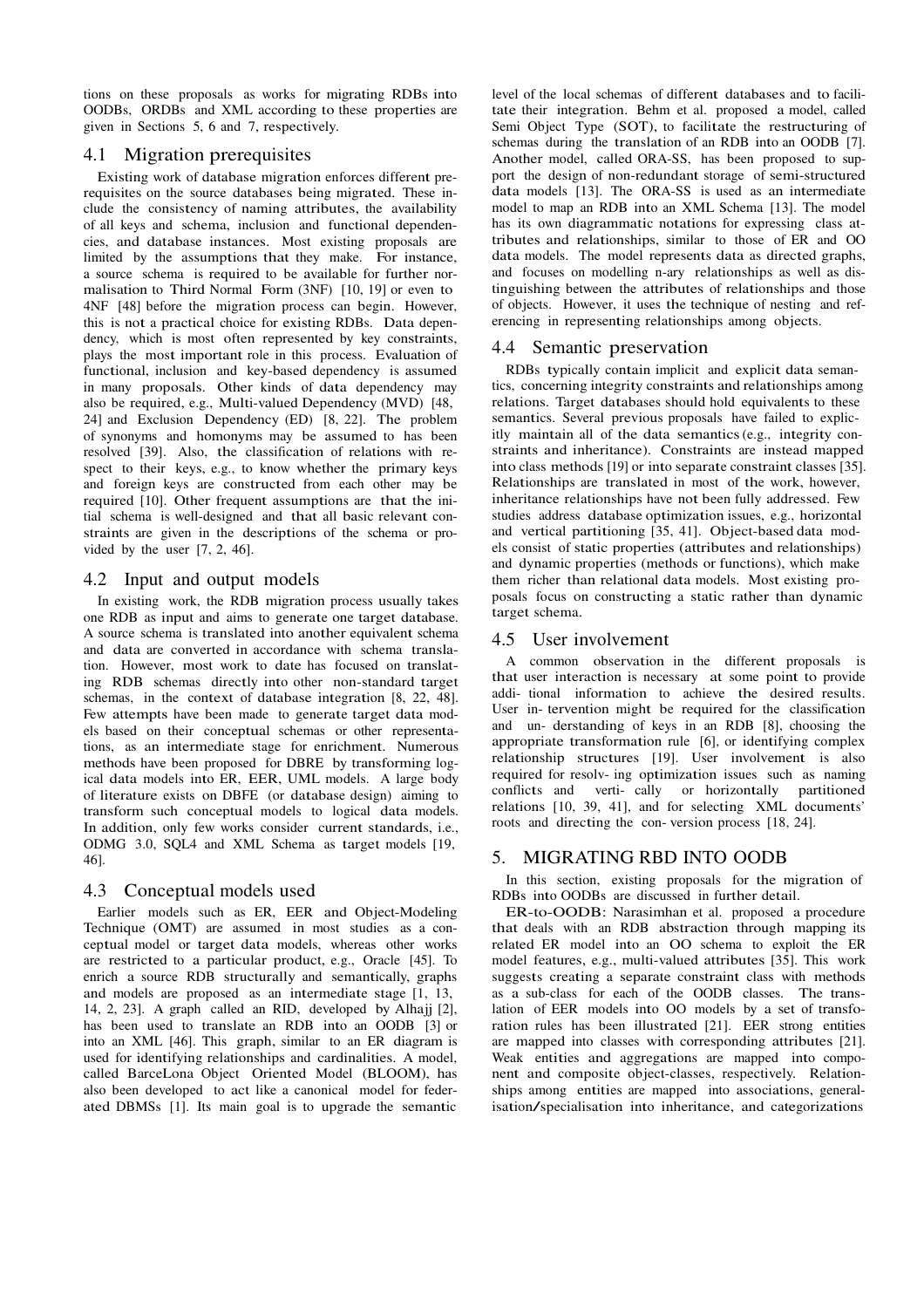| Target       |              | Data Semantics |             |                |                |                | Prerequisites  | Input | Tec                 | DC         | S <sub>2</sub> T | Proposal       |  |                   |
|--------------|--------------|----------------|-------------|----------------|----------------|----------------|----------------|-------|---------------------|------------|------------------|----------------|--|-------------------|
| model        | <b>XML</b>   | <b>ORDB</b>    | <b>OODB</b> | OP             | RI             | ΙN             | AG             | A\$   |                     |            |                  |                |  |                   |
| NS.          | $\times$     | $\times$       |             | $\times$       | $\times$       |                | $\mathsf{x}_i$ |       | FD.ID.ED            | <b>RDB</b> | S2T              |                |  | $[22]$            |
| NS.          | $\times$     | $\times$       |             | $\mathsf{x}_i$ | $\times$       |                |                |       | $keys$ , ID         | <b>RDB</b> | S2T              | $\times$       |  | [47]              |
| OMT          | $\times$     | $\times$       |             |                | $\times$       |                |                |       | FD, PKs, FKs, 2NF   | <b>RDB</b> | S2T              | $\times$       |  | [41]              |
| NS.          | $\times$     | $\times$       |             | $\mathsf{x}_i$ | $\times$       |                |                |       | FD, ID, 4NF, MVD    | <b>RDB</b> | S2T              | $\times$       |  | [48]              |
| $ODMG-93$    | $\times$     | $\times$       |             |                |                |                |                |       | keys, FD, ID, 3NF   | <b>RDB</b> | S2T              | $\mathsf{x}$   |  | [19]              |
| $ODMG-93$    | $\times$     | $\times$       |             | $\times$       |                |                | Χ              |       | keys, DD, Ins       | <b>RDB</b> | <b>SCT</b>       |                |  | [7]               |
| NS.          | $\times$     | $\times$       |             | $\times$       | $\times$       |                |                |       | keys, DD, Ins       | <b>RDB</b> | SCT              |                |  | $\lceil 3 \rceil$ |
| <b>NS</b>    | $\times$     | $\times$       |             | $\mathsf{x}$   | $\times$       | $\mathsf{x}$   |                |       | ER                  | ER         | S2T              | $\times$       |  | [35]              |
| OMT          | $\times$     | $\times$       |             |                | $\times$       |                |                |       | keys, non-3NF       | <b>RDB</b> | S2T              | $\times$       |  | [39]              |
| <b>BLOOM</b> | $\times$     | $\mathsf{x}_1$ |             | $\mathsf{x}_1$ | $\times$       |                |                |       | FD, ID, ED, non-3NF | <b>RDB</b> | S2T              | $\times$       |  | [8]               |
| Oracle $8i$  | $\times$     |                | $\times$    |                |                | $\mathsf{x}_i$ |                |       | UML class diagram   | <b>UML</b> | S2T              | $\times$       |  | [44]              |
| SQL3         | $\times$     |                | $\times$    |                |                |                |                |       | UML class diagram   | <b>UML</b> | S2T              | $\times$       |  | [33]              |
| Oracle $8i$  | $\mathsf{x}$ |                | $\times$    | $\times$       |                |                |                |       | UML class diagram   | <b>UML</b> | S2T              | $\mathsf{x}$   |  | [45]              |
| XML Schema   |              | $\times$       | $\times$    | $\times$       |                |                |                |       | PKs. FKs            | RDB        | SCT              |                |  | [23]              |
| <b>DTD</b>   |              | $\times$       | $\times$    | $\times$       | $\mathsf{x}$   | $\geq$         | $\geq$         |       | FD. ID              | EER        | S2T              |                |  | [31]              |
| XML Schema   |              | $\times$       | $\times$    | $\mathsf{x}_i$ |                |                |                |       | 3NF                 | <b>RDB</b> | SCT              | $\mathsf{x}_i$ |  | $[14]$            |
| <b>DTD</b>   |              | $\times$       | $\times$    |                | $\times$       | $\times$       |                |       | FD, MVD, JD, TD     | <b>RDB</b> | <b>SCT</b>       |                |  | $[24]$            |
| <b>DTD</b>   |              | $\times$       | $\times$    |                | $\mathsf{x}_1$ | $\times$       |                |       | PKs. FKs            | <b>RDB</b> | S2T              | $\mathsf{x}_i$ |  | $[18]$            |
| XML Schema   |              | $\times$       | $\times$    | $\times$       |                | $\times$       | $\mathsf{x}_1$ |       | PKs, FKs, DD        | <b>RDB</b> | SCT              |                |  | [46]              |
| <b>DTD</b>   |              | $\times$       | $\times$    | $\times$       | $\times$       | $\mathsf{x}$   |                |       | PKs. FKs            | <b>RDB</b> | S2T              | $\mathsf{x}_i$ |  | [16]              |
| DTD.         |              | $\times$       | $\times$    | $\times$       | $\times$       |                |                |       | kevs. FD. IN. MVD   | <b>RDB</b> | SCT              |                |  | <b>F251</b>       |

Table 1: RDB migration (prerequisites, input and output databases)

THE MANUS CONSERVED BY THE STREET AND RUBBE STREET AND THE STREET AND THE STREET STREET AND THE STREET SCHEME THE STREET SCHEME THAN THE STREET SCHEME THE STREET SCHEME STREET SCHEME STREET SCHEME STREET SCHEME STREET SCHE

into multi-inheritance.

RDB-to-OODB: Several methods have been proposed for migrating RDBs into OODBs directly, i.e., without using an intermediate conceptual representation [8, 39, 19, 22, 41, 48]. However, all these proposals, except [22], concern only schema translation. Premerlani and Blaha proposed a procedure for mapping an RDB schema into an OMT schema [39]. An initial schema is produced by representing each table and its attributes as a tentative class, and primary keys and foreign keys are determined by resolving synonyms and homonyms. Then, horizontally partitioned classes are refined into single classes, and associations and generalisations are identified using the evaluation of keys. Finally, OO classes are refined through eliminating redundant associations. Fahrner and Vossen described a method, in which an RDB schema is normalised to 3NF, enriched by semantics using data dependencies, and translated into an ODMG-93 ODL schema [19]. This method makes extensive use of inclusion and exclusion dependencies. Moreover, the resulting schema is then restructured by the user with respect to OO paradigm options, e.g., binary relationship relations are eliminated and integrity constraints are mapped into class methods. Castellanos et al. presented a method that generates the BLOOM [1] schema from an RDB [8]. The method consists of two phases. An RDB schema is improved semantically based on a knowledge acquisition process to discover implicit semantics by analysing the schema and data instances. Then the enriched RDB schema is converted into a BLOOM schema. The knowledge acquisition phase involves the determination of keys and their types, of data dependencies such as functional, inclusion and exclusion dependencies, and of the normalization of the schema to 3NF. However, unlike in Premerlani and Blaha method [39] optimization structures, e.g., horizontal decomposition or different representation possibilities of complex attribute structures are not considered. Fong suggested a sound theoretical method for converting RDBs data into OODBs [22]. Relation tuples are converted, downloaded into sequential files, and then reloaded into the OODB. However, weak entities and multi-valued and composite attributes are not clearly tackled in this work. Ramanathan and Hodges presented a method for mapping an RDB schema that is at least in 2NF into an OODB schema

without the explicit use of inclusion dependencies, and without changing the existing schema [41]. All of the information required during the process comes from information on primary keys and foreign keys. However, the method also addresses database optimisation issues such as BLOBs, horizontal and vertical partitioning, which cannot be mapped into object schema without using data dependencies. Zhang et al. described a method based on MVD to remove data redundancy and update anomalies [48]. A composition process is proposed to reduce the input RDB schema. Then, the simplified relations are mapped into equivalent OO classes.

Clustering RDB relations-to-OODB: Yan and Ling presented a method that produces an OODB schema from an RDB using a clustering technique, in which clusters of relations that represent object classes, aggregation, association and inheritance relationships are identified [47]. A strong entity is wrapped with all of its direct weak entities, forming a complex cluster which holds the strong entity name. In the case of deep levels of clustering, a dominant entity may aggregate its component entities if they have no relationships with other entities. The method proposes generating OIDs for identified objects by concatenating the key values of each tuple with the relation name. Missaoui et al. adapted the clustering technique to produce a clustered EER diagram [34]. In this method, related entities are identified and defined as one unit. The diagram produced is then translated into an OO schema.

RDB-*SOT* -OODB: Behm et al. proposed a model called SOT to facilitate RDBs migration [7]. An RDB schema is mapped into the SOT schema, which is then translated into an OO schema. An SOT schema consists of a set of SOTs where each has a set of attributes of basic type, collection and reference. The references represent the relationship between SOTs. Every SOT and attribute is identified by a unique identifier to avoid naming conflicts. Transformation rules consist of five parts, namely, definitions, patterns, preconditions, schema and data operations [6]. The data migration process is accomplished automatically.

## 6. MIGRATING RDB INTO ORDB

Transforming conceptual models (e.g., EER, UML class diagrams) into ORDB have been studied extensively over the past ten years [44, 33, 36, 15]. A common finding from these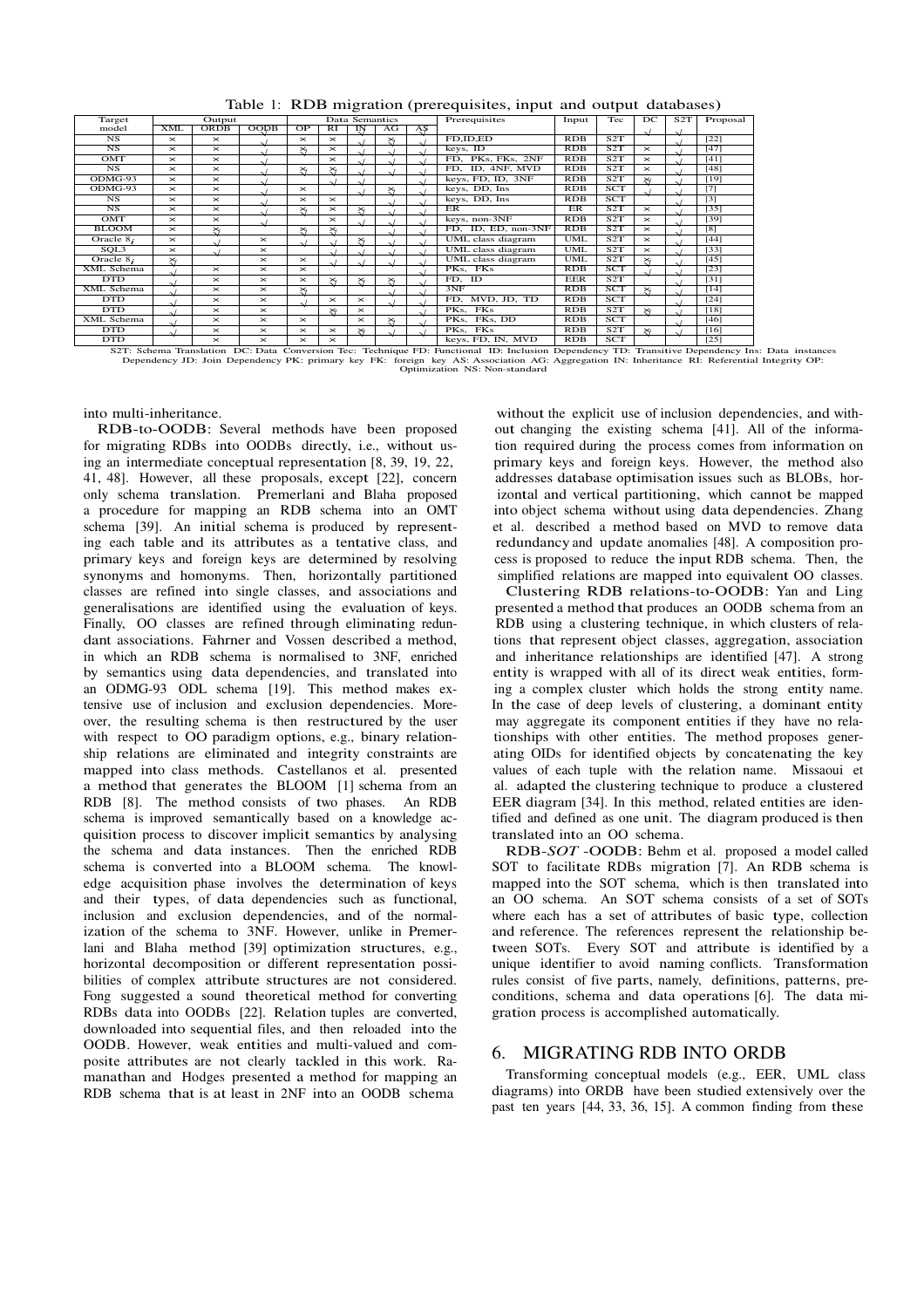studies is that the logical structure of an ORDB schema is achieved by creating object-types from UML diagrams. Tables are created based on the pre-defined object-types. An association relationship is mapped using ref or a collection of ref s depending on the multiplicity of the association. Multi-valued attributes are defined using arrays/nested tables. Inheritance is defined using foreign keys or ref types in Oracle  $8_i$  and the under clause in Oracle  $9_i$ /SQL3 [33].

A method of mapping and preserving collection semantics into an ORDB has recently been proposed [36]. The method transforms UML conceptual aggregation and association relationships into ORDB using row and multiset provided by SQL4. More recent work has focused on mapping UML aggregation/composition relationships into OR-DBs [33, 15]. Urban et al. described essential rules for converting UML class diagrams into ORDB schemas, using triggers to preserve inverse relationships between objects for bi-directional relationships [44]. Marcos et al. proposed new UML stereotype extensions for an ORDB design, focusing on aggregation and composition relationships [33]. Although most ORDB concepts are present in these proposals, their focus has been on the design of ORDBs rather than on migration. However, if a migration process uses a conceptual model as an intermediate stage, then these proposals could be useful in schema translation.

## 7. MIGRATING RDB INTO XML

Some proposals for migrating RDBs into XML use data dictionaries and assume well-designed RDB [14, 3, 18] whereas others consider legacy RDB for migration into XML documents [46]. Besides, the resulting XML schemas might be a DTD [18], XML Schema [46] or independent XML language [13]. However, several researchers have proposed ways to transform UML class diagrams to XML [11, 45].

RDB-to-*ER*-to-XML: Wang et al. proposed a method focusing on legacy RDBs [46]. Firstly, the ER model is extracted from the RDB by applying the DBRE technique described in [2], which results in an RID graph. Then, the RID graph is mapped into an XML Schema. The structure of the generated XML document is based on user specification into a flat or nested structure. After the schema is translated, an XML document is generated from RDB data. However, inheritance and aggregation relationships are not considered properly in this study. Fong and Cheung introduced a method in which data semantics are extracted from an RDB schema into an EER model, which is then mapped into an XSD graph [23]. The XSD graph captures relationships and constraints and is mapped in turn into an XML Schema. However, the authors suggested mapping foreign keys into a hierarchy of element/sub-elements, which may cause redundancy when an element has a relationship with more than one element. Fong et al. used the EER model to enrich an existing RDB semantically and translating it into a corresponding DTD schema. The RDB data are converted and loaded into an XML document according to the translated DTD schema [25].

RDB-to-DTD: Laforest and Boumediene described two algorithms to extract data-centric and paragraph-centric DTD from RDBs automatically [16]. One table is determined to be the main root element, and then columns of that table, which are neither primary key nor foreign keys are mapped as its sub-elements. The primary key is added to its root elements as an attribute. Other tables that hold the primary

key of the root table as foreign keys are translated as subelements with cardinality "\*". For each foreign key included in the primary key, a new sub-element with PCDATA type is generated, holding the same name as its reference table. Foreign keys that are not included in the primary key are converted into sub-elements in the root. Their composition then has to be defined, and their cardinalities defined as "1" or "?" depending on integrity constraints.

ER-to-XML: Kleiner and Lipeck translated a well-known EER model to DTD [31]. However, some data semantics cannot be represented, e.g., the limitations of DTD in specifying composite keys. Moreover, some relationships, i.e., inheritance and aggregation are not considered in this work. The work has been extended considering inheritance relationships, and generate an XML Schema from an EER model [38]. However, the algorithm tries to create a hierarchal structure that is deeper rather than larger. This may cause redundancy or disconnected elements in the resulting XML document.

UML-to-XML: Conrad et al. proposed a method for transforming UML into DTD in the context of OO software design [11]. Vela and Marcos proposed a method for extending UML to represent an XML Schema in graphical notation, which has a unique equivalence with an XML Schema [45]. However, although UML can model data semantics such as aggregation and inheritance, it is still weak and unsuitable in handling the hierarchal structure of the XML data model [23].

RDB-to-*ORA-SS*-to-XML Schema: Du et al. developed a method that employs an ORA-SS model to support the translation of an RDB schema into an XML Schema [14]. They proposed a variety of translation rules for mapping a semantically enriched RDB schema into an ORA-SS model [13], which in turn is then translated into the XML Schema. However, they adopted an exceptionally deep clustering technique, which is prone to errors.

RDB-to-*DOMs*-to-DTD document: Fong et al. proposed a procedure to translate RDBs into XML documents [24]. Based on data dependency constraints, this work de-normalises an RDB into joined tables, which are then translated to Document Object Models (DOMs). These DOMs are integrated into one DOM, which is then mapped into a DTD schema. Based on the DTD schema generated and data dependencies, each tuple of the joined tables is loaded into an object instance in DOM and then transformed into a DTD document.

NeT and CoT algorithms: Lee et al. presented the Flat Translation (FT) algorithm that maps RDB tables into DTD elements [17]. However, the algorithm neither utilises features provided by the XML model nor considers integrity constraints. Another algorithm known as Nesting-based Translation (NeT) has been proposed to remedy the drawbacks of FT using an iterated mechanism of the *nest* operator to generate nested structures of DTD schema from relational inputs [18]. However, this algorithm has some limitations, e.g., the mapping of each table separately and the nesting operations are too time consuming, as all tuples in a table need to be scanned repeatedly to achieve the best nesting outcome. Together with NeT, Lee et al. presented a Constraints-based Translation (CoT) algorithm that considers the preservation of integrity constraints.

## 8. DISCUSSION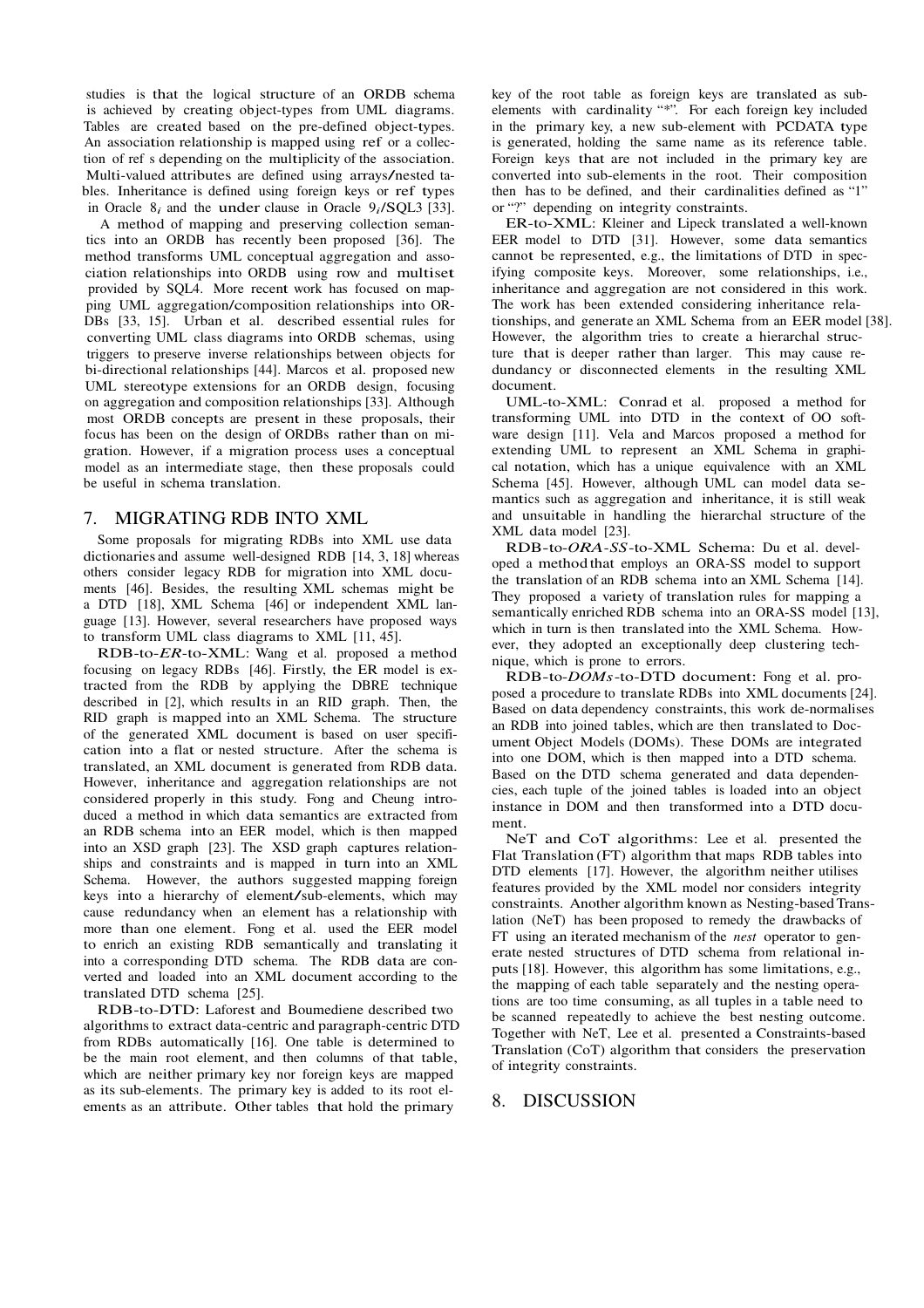The investigation into the problem of RDB re-engineering shows that proposals made so far have had different focuses. Each proposal has made certain assumptions to facilitate the process, which might be a point of limitations or a drawback. While existing works for migrating into OODBs focus on schema translation using source-to-target techniques, we have noted that most works for migrating to XML have used source-to-conceptual-to-target techniques, focusing on generating a DTD schema and data. Moreover, all research on the generation of ORDBs has focused on design rather than migration. It could be concluded, based on our analysis of the literature, that research into the migration of RDBs into object-based/XML databases is still immature, and that therefore several areas are in need of further attention.

Due to their focus on schema rather than data, the proposals reviewed above either ignore data conversion or assume working on virtual target databases (using mapping and gateways middleware) and data retain stored in RDBs. Moreover, there are still shortcomings in the implementation of RDB data conversion in a more effective manner into more than one environment. Using middleware may lead to slow performance, making the process expensive at run-time because of the dynamic mapping of tuples to complex objects. However, using object-based DBMSs and native-XML, objects can be stored and retrieved directly without any need for translation layers, hence saving development time and increasing performance.

Some semantics (e.g., inheritance, aggregation) are not considered in some work. This is mainly due to their lack of support for such semantics either in source or target data models, e.g., ER model and DTD lack support for inheritance. Despite the ability of UML to model data semantics such as aggregations and inheritances, UML is still weak and unsuitable for handling the hierarchical structure of the XML data model [23]. Although inheritance relationships could be indirectly realized in an RDB, they have been either ignored or only briefly considered. Different types of inheritance have not been tackled, such as unions, mutual exclusion, partition and multiple inheritance; and neither have their constraints, e.g., total/partial, disjoint and over-lapping. Translating inheritance relationships Translating inheritance relationships from RDBs to object-based/XML databases and capturing their data semantics, needs more attention.

There has been less efforts to use standards such as the ODMG 3.0, SQL4 and XML Schema as target models. The adoption of standards is essential for better semantic preservations, portability and flexibility. In the ODMG 3.0 model, referential integrity is maintained automatically via inverse references. SQL4 has the ability to address complex objects in ORDBs. Compared to DTD, the XML Schema offers a much more extensive set of data types, and provides powerful referencing, nesting and inheritance mechanisms of attributes and elements.

The majority of work so far has generated databases that are either like flat relational, in which object-based model features and the hierarchical form of the XML model are usually missed, or have deep levels of clustering/nesting, which may cause data redundancy. It would be desirable to avoid the flattened form and to reduce the levels of clustering object structures as much as possible in order to increase the utilisations of the target models and to avoid undesirable redundancy. This requires the preservation of the semantics

of the source database into a conceptual model, which takes into account the relatively richer data model of the target database environment. The success of the migration process depends on the extent to which data semantics are retained in the conceptual model and how they are translated into a target database.

Although known conceptual models, e.g., ER, EER and UML may be used as an intermediate representation during RDB migration, it has been argued here that they are not appropriate for the characteristics and constructs of more than one target data model, and are not supporting data representation. UML should be extended by adding new stereotypes or other constructs to specify the peculiarities of ORDB and XML models [33, 45]. In addition, several dependent models have been developed for specific applications, but these are inappropriate to be applied to generate three different data models. The SOT model [7] has been designed only for migrating RDBs into OODBs. The BLOOM model [1] was defined for different local schemas to be integrated in federated systems, whereas the ORA-SS model [14] has been designed to support semi-structured data models.

The evaluation of the different techniques and proposals has shown that very few of the existing studies provide solutions to the problems mentioned above. Viewing objects on top of existing RDBs and establishing gateways to access existing data for only data retrieval purposes cannot solve the problem of mismatch between different paradigms or preserve RDB data semantics. In addition, the existing work on database migration does not provide a complete solution for more than one target database for either schema or data conversion. Besides, none of the existing proposals can be considered as a method for migrating an RDB into an ORDB. An integrated method, which deals with migration from RDB to OODB/ORDB/XML, which covers both schema and data does not yet exist.

We propose a complete method called MIGROX [32], which takes an existing RDB as an input, enriches its metadata representation with required semantics, and constructs a Canonical Data Model (CDM). The CDM captures the essential characteristics of the target data models, for the purpose of migration. MIGROX is superior to existing proposals as it produces three different output databases, and exploits the range of powerful features provided by target data models, i.e., ODMG 3.0 and SQL4. MIGROX has three phases: 1) semantic enrichment, 2) schema translation, and 3) data conversion. In the first phase, the CDM is produced which is enriched with the RDB's constraints and data semantics that may not have been explicitly expressed in its metadata. The CDM so obtained is mapped into target schemas in the second phase. The third phase converts RDB data into its equivalents in the new database environment.

## 9. ADDITIONAL AUTHORS

#### 10. REFERENCES

- [1] Abelló, A., Oliva, M., Rodríguez, M. E. and Saltor, F., The Syntax of BLOOM99 Schemas. TR LSI-99-34-R Dept LSI, Jul., 1999.
- [2] Alhajj, R., Extracting the Extended Entity-Relationship Model from a Legacy Relationals Database, *Information Systems*, vol. 28, pp. 597–618, 2003.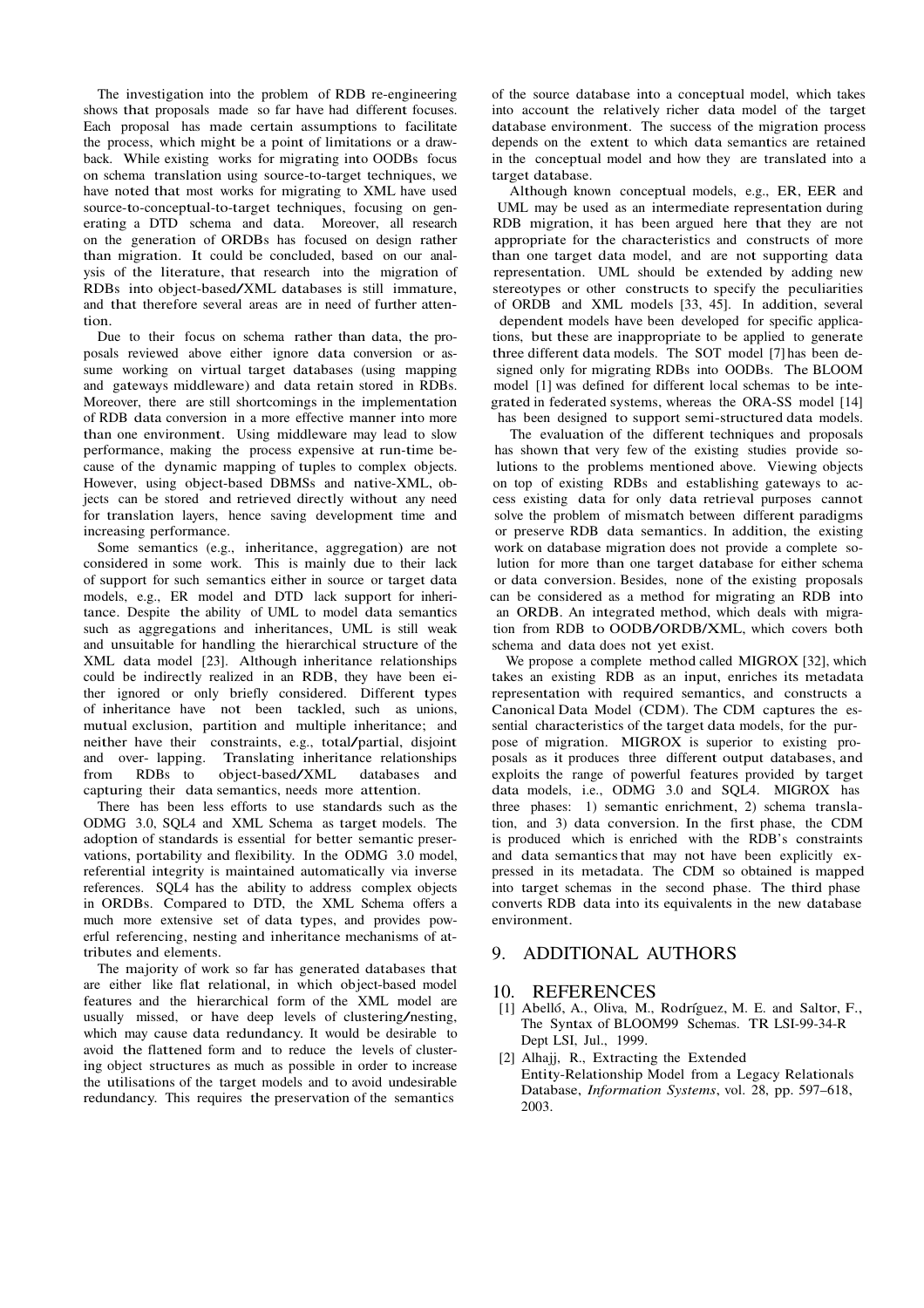- [3] Alhajj, R. and Polat, F., Reengineering Relational Databases to Object-Oriented, Constructing the Class Hierarchy and Migrating the Data, *WCRE'01*, pp. 335–344, 2001.
- [4] Akoka, J., Comyn-Wattiau, I. and Lammari, N.: Relational Database Reverse Engineering, Elicitation of Generalization Hierarchies, in *ER '99*, pp. 173–185, 1999.
- [5] Andersson, M., Extracting an Entity Relationship Schema from a Relational Database through Reverse Engineering, in *13th Int. Conf. on the ER Approach*, pp. 403–419, 1994.
- [6] Behm, A., Geppert, A. and Dittrich, K. R., On the Migration of Relational Schemas and Data to Object-Oriented Database Systems, in *5th Int. Conf. on Re-Technologies for Info. Syst.*, pp. 13–33, 1997.
- [7] Behm, A., Geppert, A. and Dittrich, K. R., Algebraic Database Migration to Object Technology, in *ER*, pp. 440–453, 2000.
- [8] Castellanos, M., Saltor, F. and García-Solaco, M., Semantically Enriching Relational Databases into an Object Oriented Semantic Model, *DEXA*, pp. 125–134, 1994.
- [9] Carey, M., Florescu, D., Ives, Z., Lu, Y., Shanmugasundaram, J., Shekita, E. and Subramanian, S., XPERANTO, Publishing Object-Relational Data as XML, in *WebDB (Informal Proceedings)*, pp. 105–110, 2000.
- [10] Chiang, R. H., Barron, T. M. and Storey, V. C., Reverse Engineering of Relational Databases, Extraction of an EER Model from a Relational Database, *Data Knowl. Eng.*, vol. 12, pp. 107–142, 1994.
- [11] Conrad, R., Scheffner, D. and Freitag J. C., XML Conceptual Modeling Using UML, in *19th Int. Conf. on Conceptual Modeling*, vol. 1920, pp. 558–571, 2000.
- [12] Davis, K. H. and Arora, A. K., Converting a Relational Database Model into an Entity-Relationship Model, in *6th Int. Conf. on ER Approach*, pp. 271–285, 1988.
- [13] Dobbie, G., Wu, X., Ling, T. and Lee, M., ORA-SS: Object-Relationship-Attribute Model for Semistructured Data. TR 21/00 National University of Singapore, 2001.
- [14] Du, W., Lee, M. and Ling, T. W., XML Structures for Relational Data, in *WISE* (1), pp. 151–160, 2001.
- [15] Eessaar, E., Whole-Part Relationships in the Object-Relational Databases, in *WSEAS*, pp. 1263-1268, 2006.
- [16] Laforest, F. and Boumediene, M., Study of the Automatic Construction of XML Documents Models from a Relational Data Model, in *DEXA Workshops*, pp. 566–570, 2003.
- [17] Lee, D., Mani, M., Chiu, F. and Chu, W. W., Nesting-Based Relational-to-XML Schema Translation, in *WebDB*, pp. 61–66, 2001.
- [18] Lee, D., Mani, M., Chiu, F. and Chu, W. W., NeT and CoT: Translating Relational Schemas to XML Schemas using Semantic Constraints, in *CIKM*, pp. 282–291, 2002.
- [19] Fahrner, C. and Vossen, G., Transforming Relational

Database Schemas into Object-Oriented Schemas according to ODMG-93, in *DOOD '95*, pp. 429–446, 1995.

- [20] Fonkam, M. M. and Gray, W. A., An Approach to Eliciting the Semantics of Relational Databases, in *4th Int. Conf. on Advanced Info. Syst. Eng.*, vol. 593, pp. 463–480, 1992.
- [21] Fong, J., Mapping Extended Entity Relationship Model to Object Modeling Technique, *SIGMOD Record*, vol. 24(3), pp. 18–22, 1995.
- [22] Fong, J., Converting Relational to Object-Oriented Databases, *SIGMOD Record*, vol. 26, pp. 53–58, 1997.
- [23] Fong, J. and Cheung, S. K., Translating Relational Schema into XML Schema Definition with Data Semantic Preservation and XSD Graph, *Information & Software Technology*, vol. 47, pp. 437–462, 2005.
- [24] Fong, J., Wong, H. K. and Cheng, Z., Converting Relational Database into XML Documents with DOM, *Information & Software Technology*, vol. 45, pp. 335–355, 2003.
- [25] Fong, J., Fong, A., Wong, H. and Yu, P., Translating Relational Schema with Constraints into XML Schema, *Int. Journal of Software Engineering and Knowledge Engineering*, vol. 16(2), pp. 201–244, 2006.
- [26] Funderburk, J., Kiernan, G., Shanmugasundaram, J., Shekita, E. and Wei, C., XTABLES: Bridging Relational Technology and XML, *IBM Systems Journal*, vol. 41(4), pp. 616–641, 2002.
- [27] Johannesson, P and Kalman, K., A Method for Translating Relational Schemas into Conceptual Schemas, in *8ht Int. Conf. on Enity-Relationship Approach*, pp. 271–285, 1989.
- [28] Hainaut, J., Tonneau, C., Joris, M. and Chandelon, M., Schema Transformation Techniques for Database Reverse Engineering, in *12th Int. Conf. on the Entity-Relationship Approach*, vol. 823, pp. 364–375, 1994.
- [29] Hohenstein, U. and Plesser, V., Semantic Enrichment, A First Step to provide Database Interoperability, *Workshop Foderierte Datenbanken*, pp. 3–17, 1996.
- [30] Keller, A. and Wiederhold, G., Penguin: Objects for programs, relations for persistence, Succeeding with Object Databases, John Wiley & Sons, 2001.
- [31] Kleiner, C. and Lipeck, U. W., Automatic Generation of XML DTDs from Conceptual Database Schemas, *GI Jahrestagung* (1), pp. 396–405, 2001.
- [32] Maatuk, A., Ali, A. and Rossiter, N., An Integrated Approach to Relational Database Migration, in *Int. Conf. on Information and Communication Technologies*, Bannu, Pakistan, pp. 6pp, 2008 (In Press).
- [33] Marcos, E., Vela, B. and Cavero, J. M., A Methodological Approach for Object-Relational Database Design using UML, *Soft. and Syst. Modeling*, vol. 2, pp. 59–75, 2003.
- [34] Missaoui, R., Gagnon, J. and Godin, R., Mapping an Extended Entity-Relationship Schema into a Schema of Complex Objects, in *14th Int. Conf. on Object-Oriented and Entity-Relationship Modelling*, vol. 1021, pp. 204–215, 1995.
- [35] Narasimhan, B., Navathe, S. B. and Jayaraman, S.,